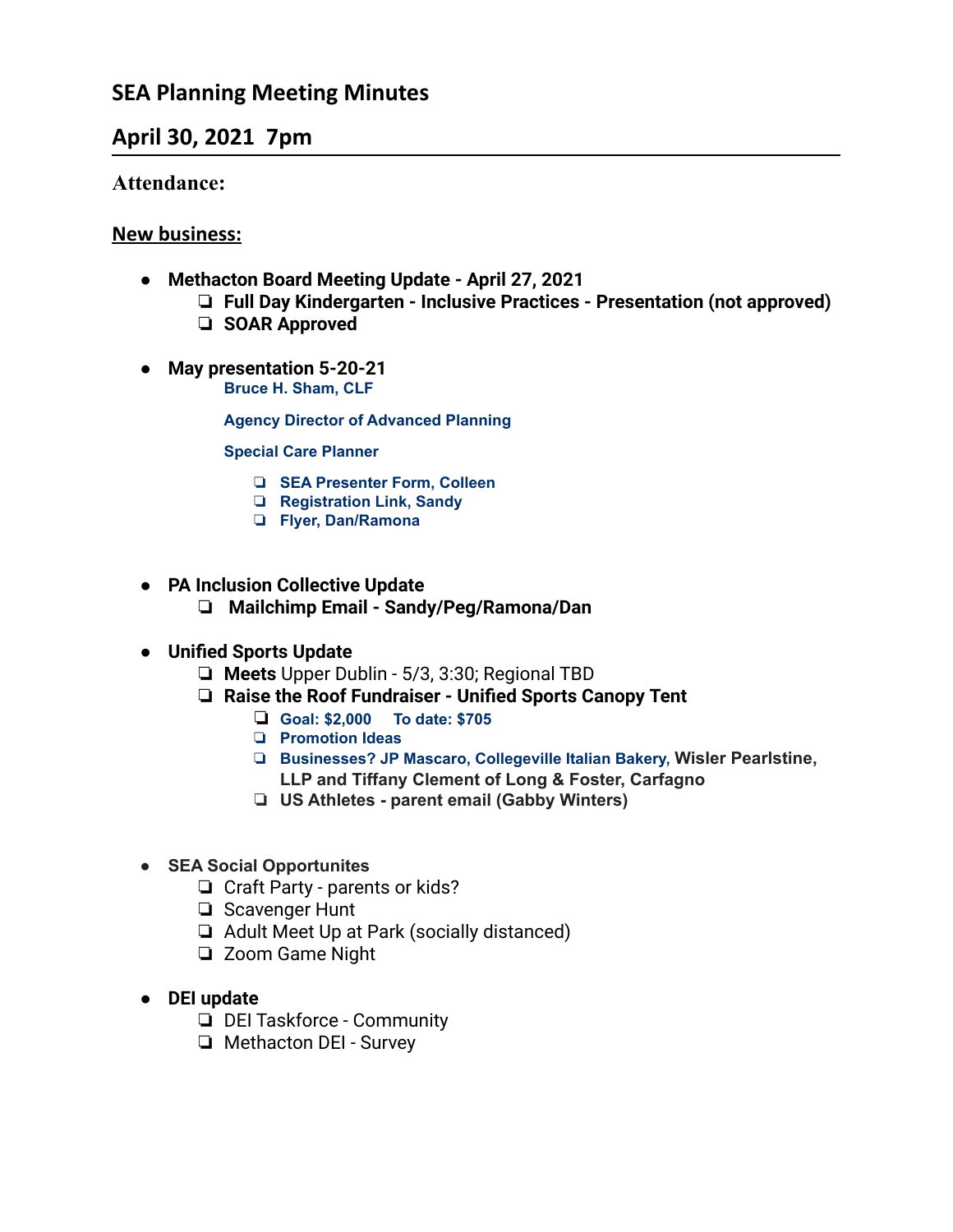#### **Old business/Updates:**

- **Methacton High School Home & School Association Leadership Award**
	- ❏ **SEA Volunteer Judge (Michelle Jackson-Greenawalt)**
	- ❏ \$1,000 scholarship to up to 8 students who are leaders at Methacton High School
- **● Possibly have a presentation about transition for all kids since they haven't been in school in a year - some are starting Skyview in 6th grade, Arcola in 8th grade or MHS in 10th grade- try to get it scheduled in April or May**
- **● Best Buddies Friendship Walk SATURDAY, MAY 22, 2021 AT 12 PM EDT**
	- ❏ Virtual Event
	- ❏ Methacton BB Team **[https://www.bestbuddiesfriendshipwalk.org/pennsylvania/supporting](https://www.bestbuddiesfriendshipwalk.org/pennsylvania/supporting/#MethactonBB) [/#MethactonBB](https://www.bestbuddiesfriendshipwalk.org/pennsylvania/supporting/#MethactonBB)**
- **● Presentation Topic Ideas:**
	- ❏ **ESY Kate Metcalf/Maria Winters**
	- ❏ **Transition (OVR, Nikki Brislin and Kim Kulp)**
	- ❏ **Transition Return to In person**

#### **Budget:** Michelle, Treasurer

|            |      |                                                  |                                                                             | Subaccounts-> |          |  | <b>SEA Ops</b> |          |                |  |
|------------|------|--------------------------------------------------|-----------------------------------------------------------------------------|---------------|----------|--|----------------|----------|----------------|--|
| Num.       | Date | <b>Description</b>                               | Category                                                                    |               | C-Date   |  | $D( - )$       | $C(+)$   | <b>Balance</b> |  |
|            |      | 7/01/20 OPENING BALANCE                          |                                                                             | с             | 06/30/20 |  |                |          | 2,515.43       |  |
| <b>ACH</b> |      | 8/13/20 Amazon Smiles Program                    | SEA: Donation Income: Smiles Pgm.                                           | c             | 08/31/20 |  |                | 6.34     | 2.521.77       |  |
| Xfer       |      | 10/19/20 SLF Funds for SEA Seminar               | <b>SEA:Donation Income:SLF Donation</b><br>MCC:Donation Income:SLF Disburs. |               | N/A      |  |                | 1.800.00 | 4.321.77       |  |
| <b>ACH</b> |      | 11/12/20 Amazon Smiles Program                   | SEA: Donation Income: Smiles Pgm.                                           | c             | 11/30/20 |  |                | 19.17    | 4.340.94       |  |
| 123        |      | 11/26/20 Jacquelyn O'Malley (SEA speaker)        | SEA: Benefit of Member Exp.: Speaker                                        | c             | 12/31/20 |  | 150.00         |          | 4,190.94       |  |
| <b>ACH</b> |      | 12/01/20 Benevity Fund                           | <b>SEA:Donation Income:Benevity Fund</b>                                    | c             | 12/31/20 |  |                | 95.20    | 4.286.14       |  |
| 127        |      | 2/04/21 Inclusive Schooling                      | SEA: Benefit of Member Exp.: Speaker                                        | c             | 02/28/21 |  | 500.00         |          | 3.786.14       |  |
| <b>ACH</b> |      | 2/22/21 Amazon Smiles Program                    | SEA: Donation Income: Smiles Pam.                                           | с             | 02/28/21 |  |                | 31.51    | 3.817.65       |  |
| 128        |      | 3/09/21 Sarah Ward (Exec. Function presentation) | SEA: Benefit of Member Exp.: Speaker                                        |               |          |  | 1.800.00       |          | 2.017.65       |  |
|            |      |                                                  |                                                                             |               |          |  |                |          | 2,017.65       |  |

● Our SEA balance is \$2,017.65

## **Fundraisers:**

- Moe's Box dinners?
- Collegeville Bakery Pizza Kits Halloween or Superbowl
- Virtual Fundraisers
- Clothing collection Karen Spring, 2021
- Fruit sale at holidays